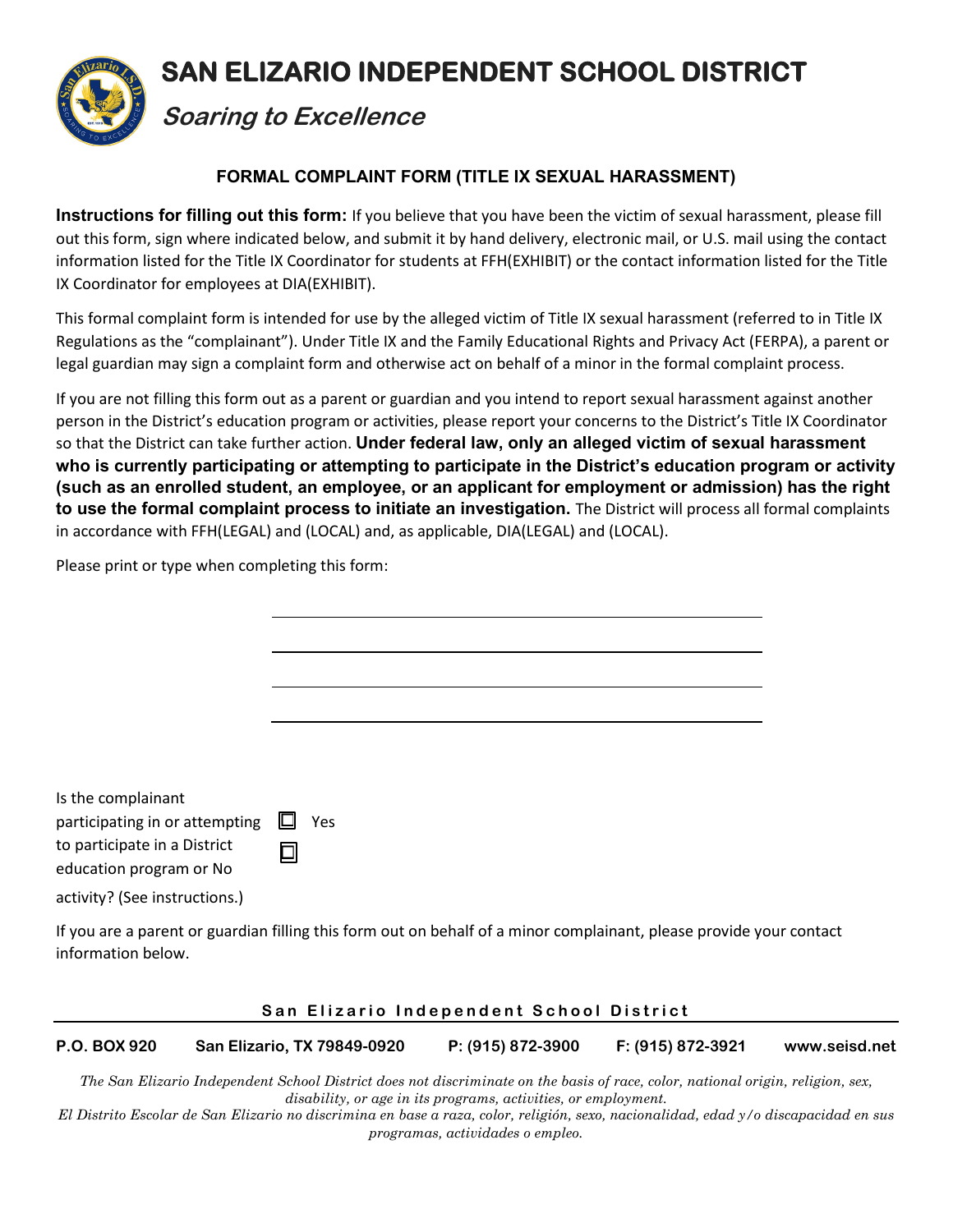

You have the right to be represented by an advisor during the complaint process. The advisor may be, but does not have to be, an attorney. If you will be represented by an attorney or other advisor in presenting your complaint, please identify the person and provide the contact information below. If unknown at this time, you may provide this information at a later time.

Please list any additional individuals that you intend to bring with you to any meetings or interviews associated with this complaint and provide their contact information below. You may add additional pages or provide this information at a later time.

Please describe the facts and circumstances of the alleged sexual harassment causing this complaint. *(Give specific, factual details. Attach additional sheets if necessary and indicate below how many additional pages will be attached to ensure complete receipt of your complaint.)* 

## **San Elizario Independent School District**

**P.O. BOX 920 San Elizario, TX 79849-0920 P: (915) 872-3900 F: (915) 872-3921 [www.seisd.net](http://www.seisd.net/)** 

*The San Elizario Independent School District does not discriminate on the basis of race, color, national origin, religion, sex, disability, or age in its programs, activities, or employment.*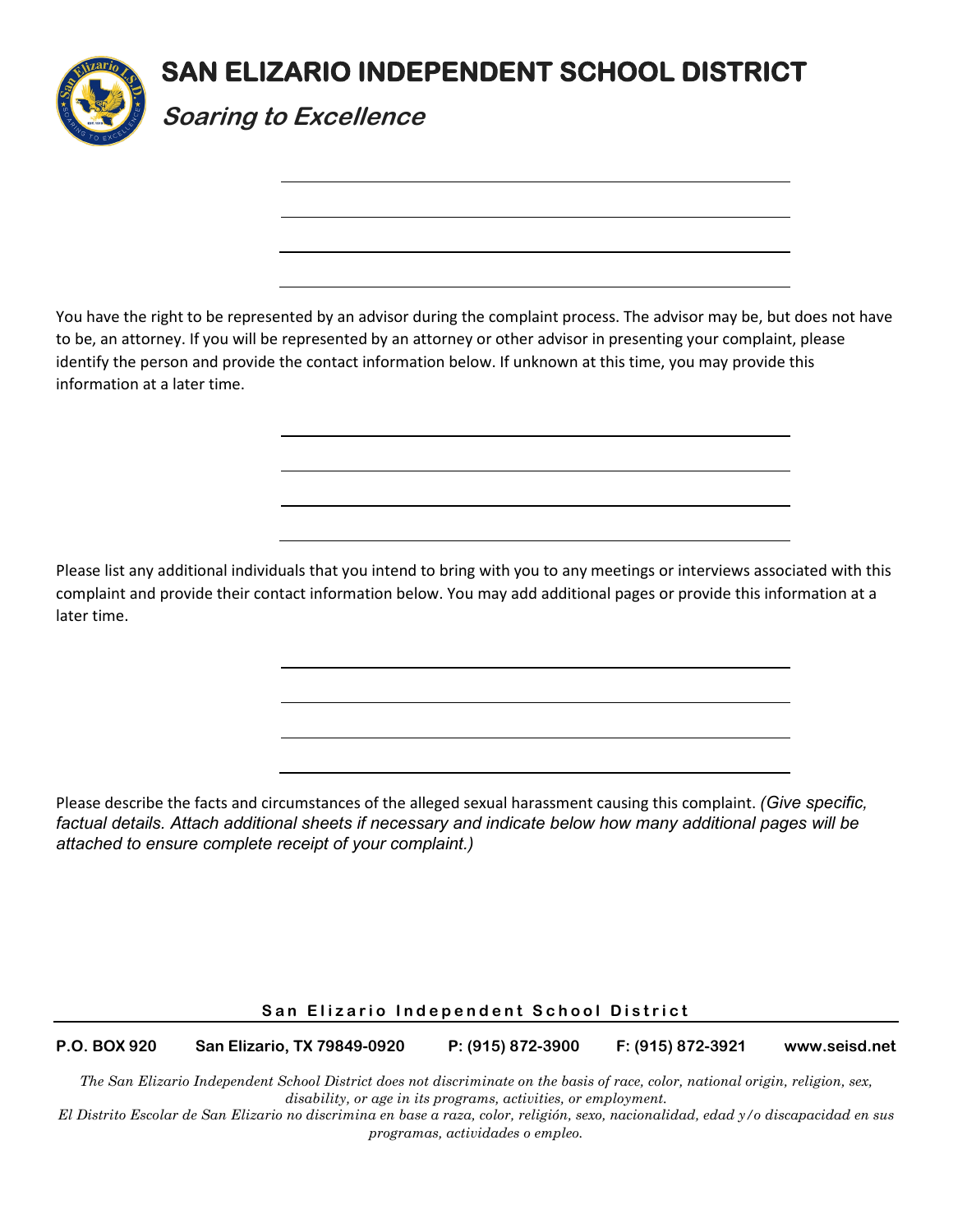

In a Title IX formal complaint process, the person who is alleged to have committed the sexual harassment is called the "respondent." Please provide the name(s) of the person or people you allege to be the respondent(s) responsible for the alleged sexual harassment. If applicable, please include the person's title or position:

When and where did the alleged sexual harassment occur? Please provide specific dates, times, and locations, if possible.

Please explain how the alleged sexual harassment has impacted you. This could include physical injuries as well as impacts on your ability to access or benefit from the District's education program or activities.

Please provide the names and contact information of anyone who may have witnessed the alleged conduct.

If you have reported these allegations to another person, please state to whom you reported the alleged sexual harassment and provide their contact information (if known).

Title IX does not require complainants to attempt to resolve complaints of sexual harassment informally before filing a formal complaint. Nonetheless, if you have reported these allegations to a District employee, please state when, to whom, and what response you received.

### **San Elizario Independent School District**

**P.O. BOX 920 San Elizario, TX 79849-0920 P: (915) 872-3900 F: (915) 872-3921 [www.seisd.net](http://www.seisd.net/)**

*The San Elizario Independent School District does not discriminate on the basis of race, color, national origin, religion, sex, disability, or age in its programs, activities, or employment.*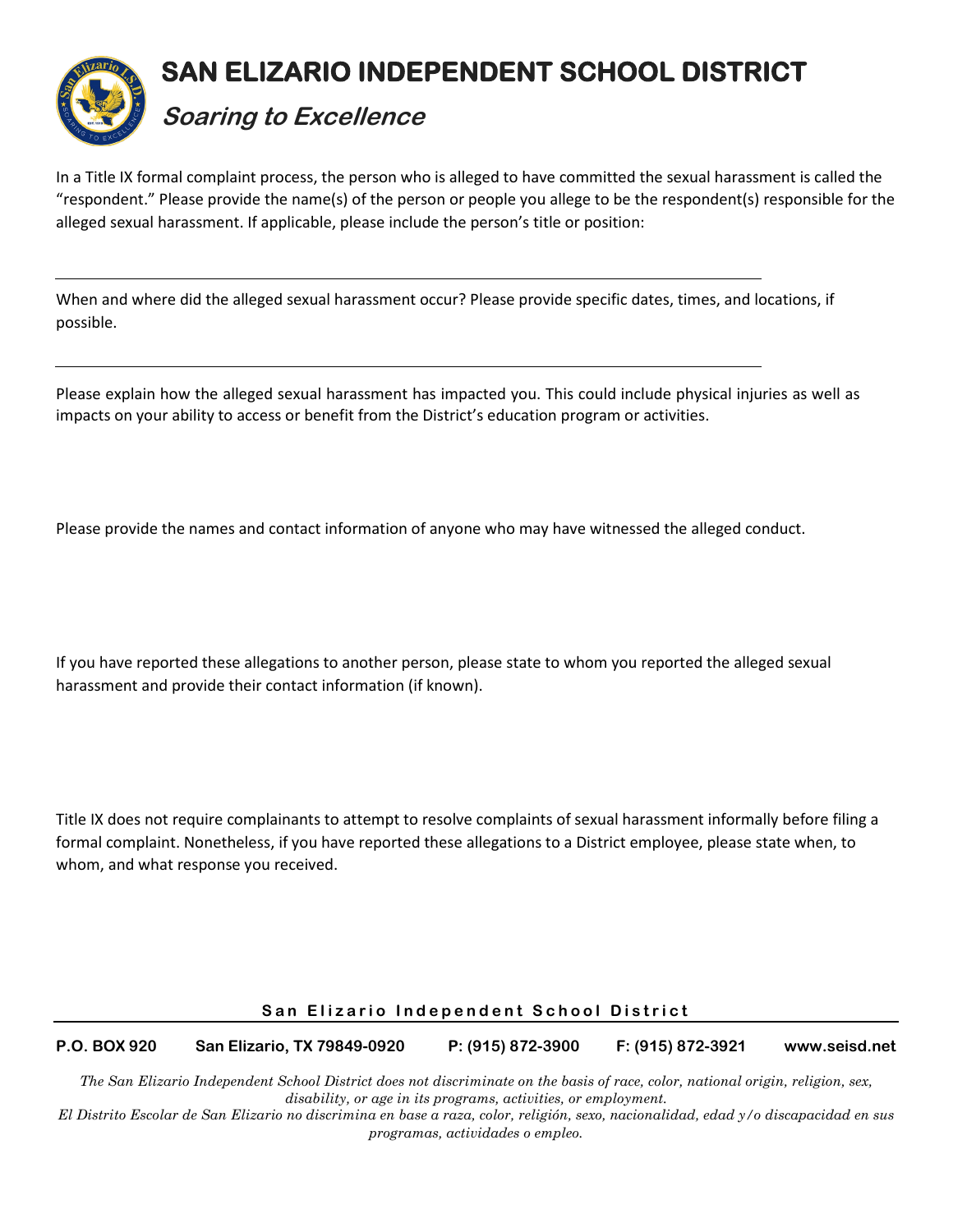

Please list below any evidence that you believe is relevant to your allegations. This could include audio or visual media, physical objects, online materials, text messages, voicemail messages, screen captures, emails, or any other item you are attaching or intend to make available for the purpose of this complaint. If known, please also identify any information in the District's possession that you believe to be relevant to your allegations and would like the District to review (such as emails or security camera footage).

Please provide any other information that would be helpful for the District in reviewing your allegations.

Please describe the outcome or remedy you seek for this complaint.

Please provide below your physical or digital signature.

Signature of parent:

If this formal complaint is being signed by the District's Title IX Coordinator instead of a complainant:

## **San Elizario Independent School District**

**P.O. BOX 920 San Elizario, TX 79849-0920 P: (915) 872-3900 F: (915) 872-3921 [www.seisd.net](http://www.seisd.net/)** 

*The San Elizario Independent School District does not discriminate on the basis of race, color, national origin, religion, sex, disability, or age in its programs, activities, or employment.*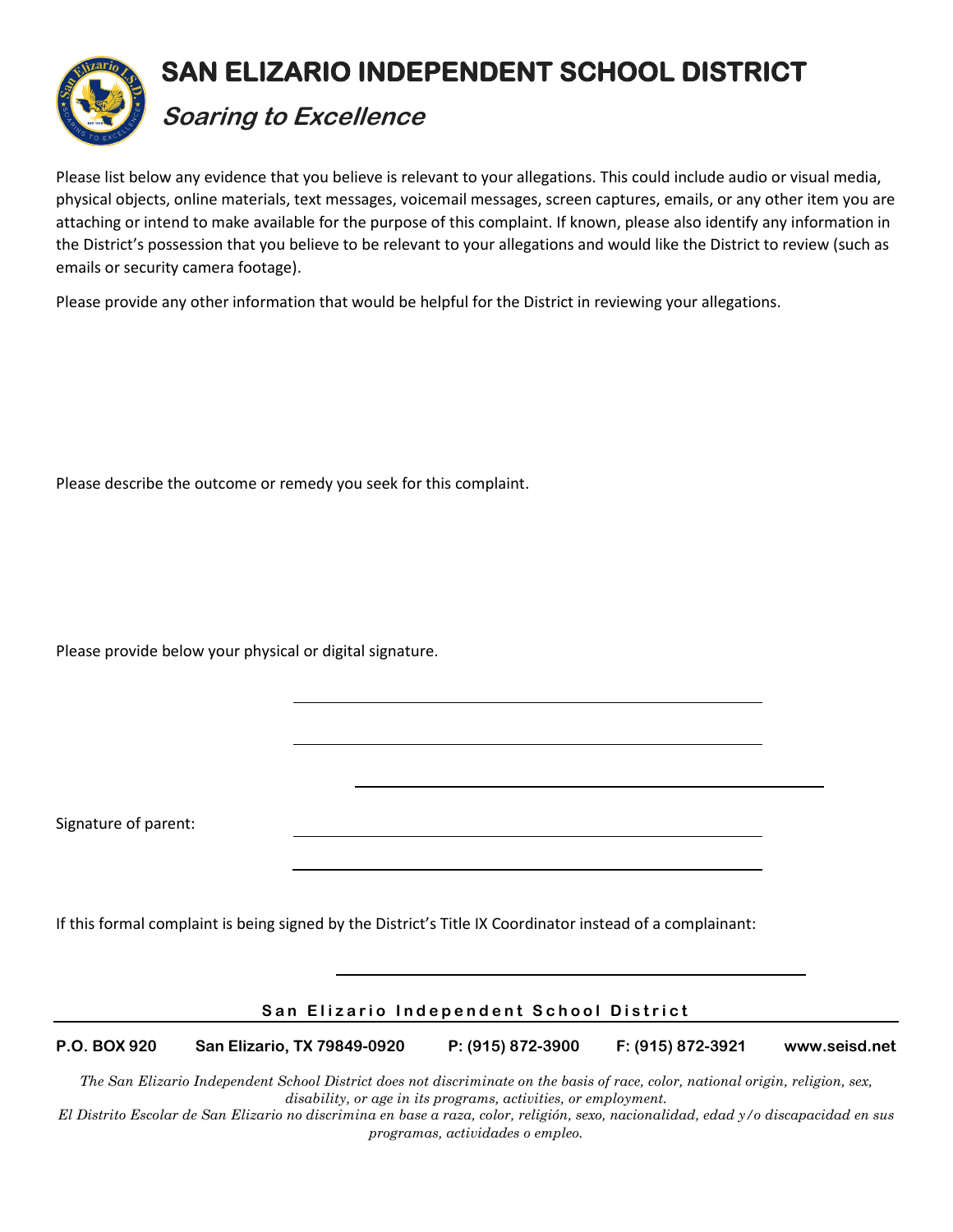

Title IX Coordinator Signature:

**Notice to Complainant: This document is a legal record of the allegations of sexual harassment that you have reported to the District in order to request a formal investigation.** Please keep a copy of this completed form and any supporting documentation for your records. Please also review your rights and responsibilities at FFH(LEGAL), which is attached to this form and also available online at:

### <https://pol.tasb.org/Policy/Code/439?filter=FFH>

Any questions or concerns that you may have during this process may be directed to the District's Title IX Coordinator.

If, after reviewing your complaint form, the Title IX Coordinator finds that the allegations are not appropriate for a Title IX sexual harassment formal complaint process but should be investigated by the District under a different policy or procedure, your formal complaint form will be forwarded to the appropriate District personnel in accordance with District policies. [see DIA, FFI, FFH] You have the right to appeal the dismissal of your formal complaint, as explained in Policy FFH(LEGAL) and the District's Title IX formal complaint process.

### **San Elizario Independent School District**

**P.O. BOX 920 San Elizario, TX 79849-0920 P: (915) 872-3900 F: (915) 872-3921 [www.seisd.net](http://www.seisd.net/)** 

*The San Elizario Independent School District does not discriminate on the basis of race, color, national origin, religion, sex, disability, or age in its programs, activities, or employment.*